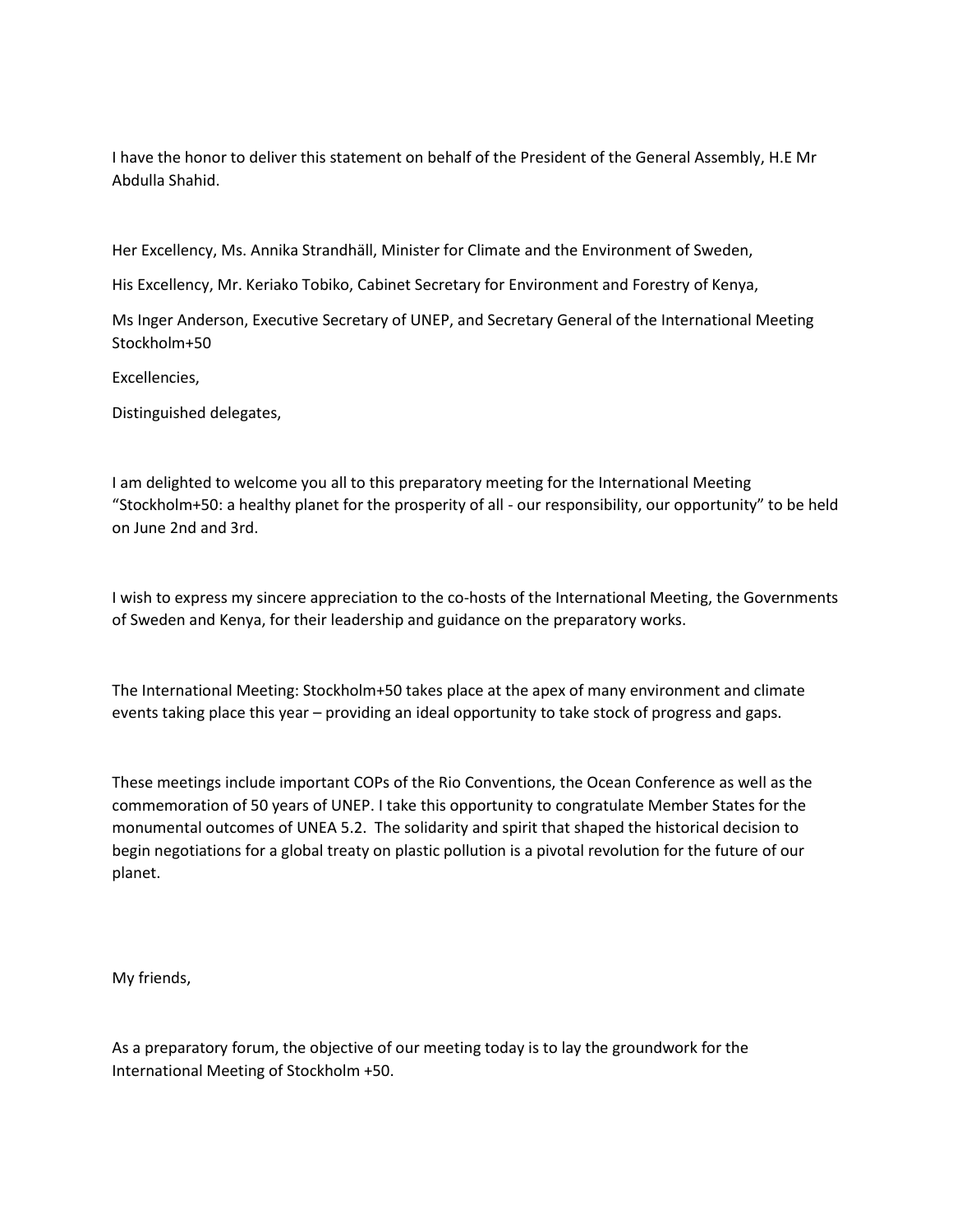In discussing the background documents for the three Leadership Dialogues today, we will reflect on the interconnectedness of humans and the environment through an expanded community of thinkers and voices on environmental issues.

Our preparations and outlook for Stockholm +50 and the planet must be guided by profound conviction and resolve. It must take inspiration from the commitments and determination of our forebearers, which culminated in the Stockholm Declaration and the environmental policies and laws that followed.

From its inception, the Stockholm Declaration has led the way for global environmental multilateralism a language unfamiliar to many and even opposed at the time.

International development frameworks that we have adopted today, and that guide our work - including the Sustainable Development Goals and the Rio Conventions – follow from the Stockholm Declaration.

Fifty years on, we continue to do more harm than good to nature. The rate of pollution is unprecedented in scale, destroying the natural habitats and ecosystems that we rely upon.

Our very own actions have diverted and stalled our progress in what is meant to be a Decade of Action as the world grapples with a human-induced climate crisis, a pandemic, and conflict.

Excellencies, distinguished colleagues,

Responding to the needs of the planet requires not only concerted action but a comprehensive paradigm shift. From our consumption methods to production practices, we must always consider the toll of our human footprints on the environment.

The recent IPCC report is a stark reminder of the scale of the climate crisis and the severe potential repercussions awaiting us soon. We must act together, and we must act fast.

Thankfully, there is hope, as I continue to reiterate. We have the knowledge, and we have the capacity. All that remains is summoning the political will to translate that into action.